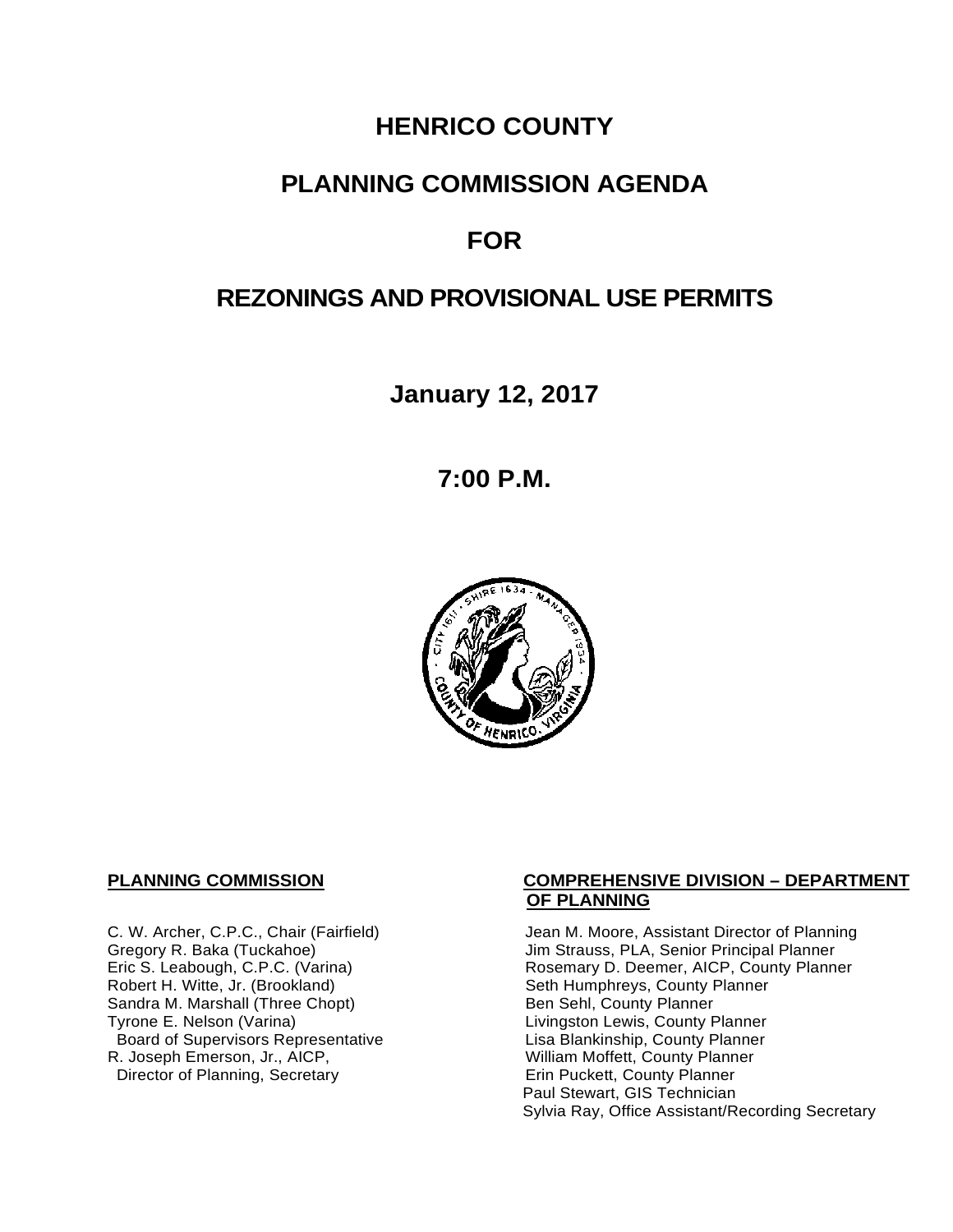## **PLANNING COMMISSION REZONING MEETING FINAL AGENDA JANUARY 12, 2017**

#### **BEGINNING AT 5:30 P.M.**

**DINNER AND WORK SESSION:** County Manager's Conference Room. The Commission will discuss comments received regarding revisions to the sign ordinance and review the Planning Commission Rules and Regulations.

**BEGINNING AT 7:00 P.M.**

**WELCOME:**

**PLEDGE OF ALLEGIANCE:**

**RECOGNITION OF NEWS MEDIA:**

**CALL TO ORDER:**

**REQUESTS FOR WITHDRAWALS AND DEFERRALS: (0); (1)**

**REQUESTS FOR EXPEDITED ITEMS: (3)**

**ELECTION OF CHAIRMAN:** Mr. Eric Leabough

**ELECTION OF VICE-CHAIRMAN: Mr. Robert Witte**

**CASES TO BE HEARD: (4)**

#### *(Deferred from the December 8, 2016 Meeting)*

**ORDINANCE –** To Amend and Reordain the Following Sections of the Code of the County of Henrico Titled: 24-3, "Enumerated;" 24-13, "Accessory uses permitted;" 24-13.2, "Accessory uses permitted;" 24-30, "Accessory uses permitted;" 24-34, "Development standards;" 24-37, "Accessory uses permitted;" 24-39, "Accessory uses permitted;" 24- 50.3, "Accessory uses permitted;" 24-50.8, "Accessory uses permitted;" 24-50.13, "Accessory uses permitted;" 24-50.21, "Accessory uses permitted;" 24-50.32, "Accessory uses permitted;" 24-53, "Accessory uses permitted;" 24-56.1, "Accessory uses permitted;" 24-57, "Development standards and conditions for permitted uses;" 24-60, "Accessory uses permitted;" 24-62.1, "Permitted uses;" 24-64, "Accessory uses permitted;" 24-68, "Accessory uses permitted;" 24-72, "Accessory uses permitted;" 24-75, "Accessory uses

**January 17, 2017**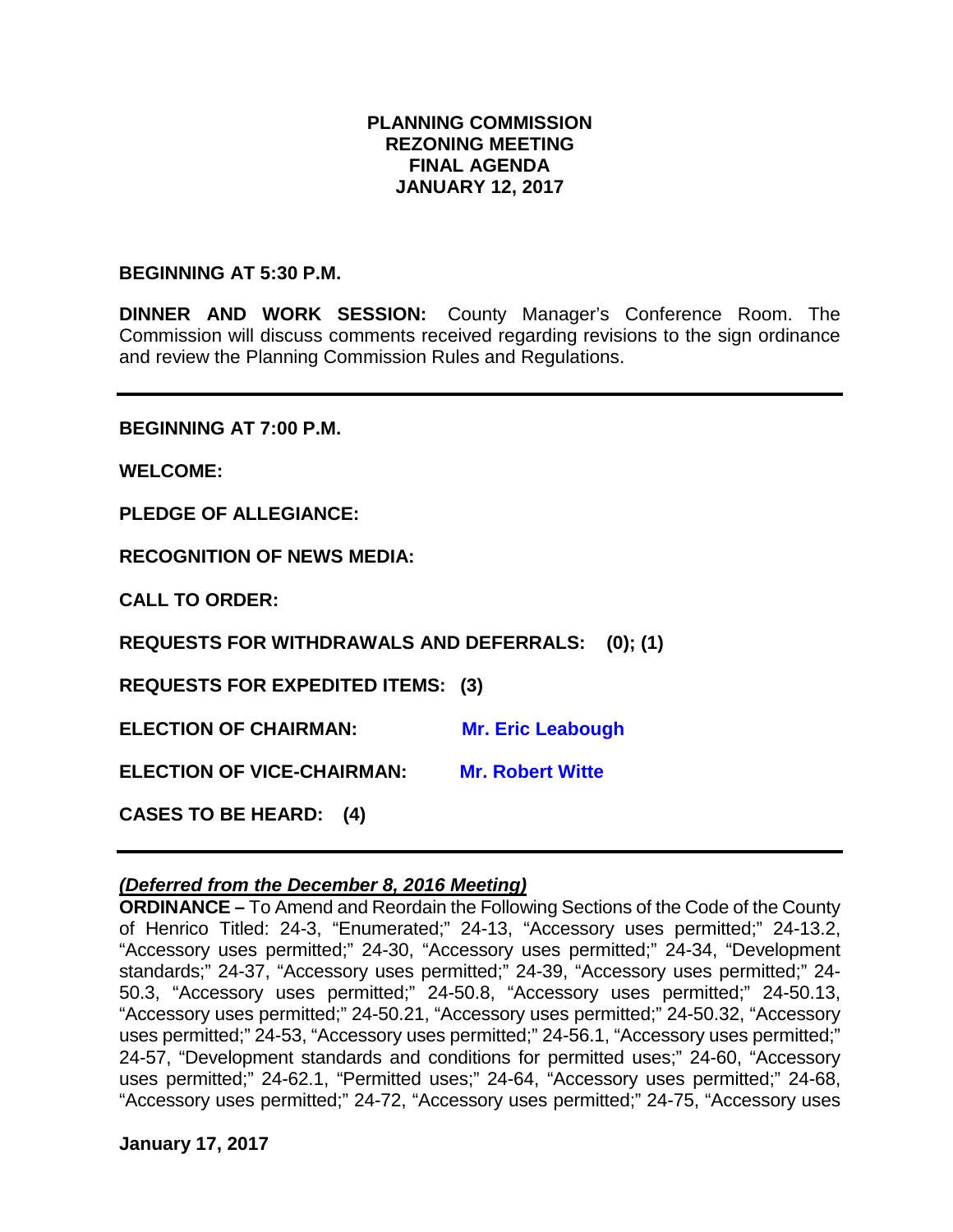permitted;" 24-101, "Neighborhood and community shopping centers;" 24-106.2, "Landscaping, tree cover, screen and buffer requirements, transitional buffering and design standards;" and 24-121, "Conditional zoning or zone approval;" To Repeal and Reserve the Following Sections of the Code of the County of Henrico Titled: 24-85, "Signs permitted;" 24-86, "Signs prohibited;" 24-104, "Signs;" and 24-105, "Planned neighborhood;" And to Add a New Section 24-104.1 "Signs" to Chapter 24 of the Code of the County of Henrico. This ordinance repeals the existing sign ordinance and enacts a new sign ordinance. The new sign ordinance is designed to comply with the U.S. Supreme Court's ruling in Reed v. Town of Gilbert decided June 18, 2015. The new sign ordinance principally regulates the number, size, height, illumination, motion, construction, maintenance, and location of commercial and noncommercial signs within each of the various zoning districts of the County. The new sign ordinance specifies that a sign permit is required for each sign unless a specific exception applies, and it explains how a sign permit is obtained. The new sign ordinance specifies which signs are prohibited, which existing signs will be considered nonconforming, and how those nonconforming signs will be regulated. The new sign ordinance also regulates changeable message signs in the various zoning districts and outdoor advertising signs in the business and industrial districts. Under the new sign ordinance, signs are regulated without regard to the content of the sign. Also, the ordinance updates various sections of the County Code to crossreference to the new sign ordinance instead of the old sign ordinance. Finally, the ordinance repeals regulations for the establishment of Planned Neighborhood Districts. **Staff – Ben Blankinship**

**Recommended for Adoption**

#### **BROOKLAND:**

**REZ2017-00005 Wilton Acquisition, LLC:** Request to conditionally rezone from B-2C Business District (Conditional) to RTHC Residential Townhouse District (Conditional) Parcels 773-759-7681, -9232, -8362, -8944, and part of Parcel 773-759-5623 containing 10.38 acres located on the west line of Woodman Road approximately 240' north of its intersection with Hungary Road. The applicant proposes a residential townhouse development. The use will be controlled by zoning ordinance regulations and proffered conditions. The 2026 Comprehensive Plan recommends Commercial Concentration. The site is in the Enterprise Zone. **Staff – Ben Sehl**

**Recommended for Approval**

**PUP2017-00003 Wilton Acquisition, LLC:** Request for a Provisional Use Permit under Sections 24-58.2(b), 24-120 and 24-122.1 of Chapter 24 of the County Code to allow a self-service storage facility on part of Parcel 773-759-5623 located on the north line of Hungary Road approximately 700' northwest of its intersection with Woodman Road. The existing zoning is B-2C Business District (Conditional). The 2026 Comprehensive Plan recommends Commercial Concentration. The site is in the Enterprise Zone. **Staff – Ben Sehl**

**Recommended for Approval**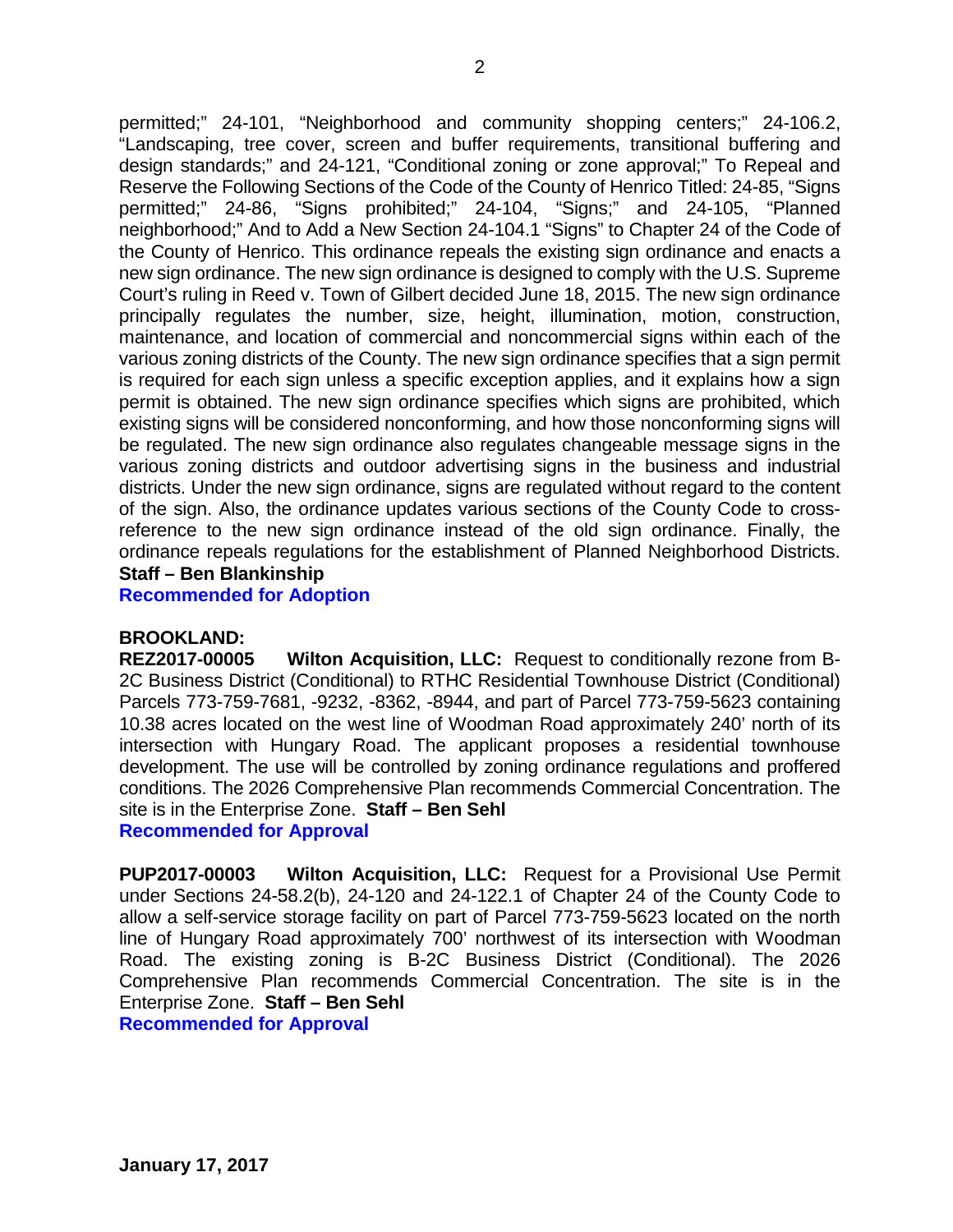#### **VARINA:**

**REZ2017-00001 James W. Theobald for The WVS Companies:** Request to conditionally rezone from M-2 General Industrial District to UMUC Urban Mixed Use District (Conditional) Parcel 797-712-7077 containing 1.384 acres located on the west line of Old Osborne Turnpike (State Route 5) approximately 1000' south of its intersection with Orleans Street. The applicant proposes an addition to Rocketts Landing. The use will be controlled by zoning ordinance regulations and proffered conditions. The 2026 Comprehensive Plan recommends Urban Mixed-Use. **Staff – Ben Sehl Recommended for Approval**

**PUP2017-00001 James W. Theobald for The WVS Companies:** Request for a Provisional Use Permit Under Sections 24-32.1(s), 24-120 and 24-122.1 of Chapter 24 of the County Code to allow buildings taller than 60' on Parcel 797-712-7077 located on the west line of Old Osborne Turnpike (State Route 5) approximately 1000' south of its intersection with Orleans Street. The existing zoning is M-2 General Industrial District. The 2026 Comprehensive Plan recommends Urban Mixed-Use. **Staff – Ben Sehl Recommended for Approval**

**REZ2017-00002 Mark Rempe for Emerald Land Development:** Request to rezone from B-3 Business District to R-3 One-Family Residential District Parcels 836-715-5241 and 836-715-6142 containing 1 acre located at the southwest intersection of Old Williamsburg and Clayman Roads. The applicant proposes single family residences. The use will be controlled by zoning ordinance regulations. The 2026 Comprehensive Plan recommends Suburban Residential 2, density should not exceed 3.4 units per acre. **Staff – Lisa Blankinship (Expedited Agenda Requested)**

**Recommended for Approval**

#### **FAIRFIELD:**

**REZ2017-00004 Peter Francisco:** Request to amend proffered conditions accepted with REZ2014-00027 on Parcel 780-749-9410 located on the west line of Lakeside Avenue (State Route 161) at its intersection with Timberlake Avenue. The applicant proposes to amend proffers related to hours of operation and square footage. The existing zoning is B-3C Business District (Conditional). The 2026 Comprehensive Plan recommends Commercial Concentration. The site is in the Enterprise Zone. **Staff – Jim Strauss (Expedited Agenda Requested)**

**Recommended for Approval**

#### **THREE CHOPT:**

**PUP2017-00002 Noodles & Company:** Request for a Provisional Use Permit Under Sections 24-58.2(d), 24-120 and 24-122.1 of Chapter 24 of the County Code to allow outdoor dining on part of Parcel 747-760-6472 located at the northeast intersection of W. Broad Street (U.S. Route 250) and Dominion Boulevard. The existing zoning is B-2C Business District (Conditional). The 2026 Comprehensive Plan recommends Urban Mixed-Use. The site is in the Innsbrook Redevelopment Overlay District. **Staff – Lisa Blankinship (Expedited Agenda Requested)**

**Recommended for Approval**